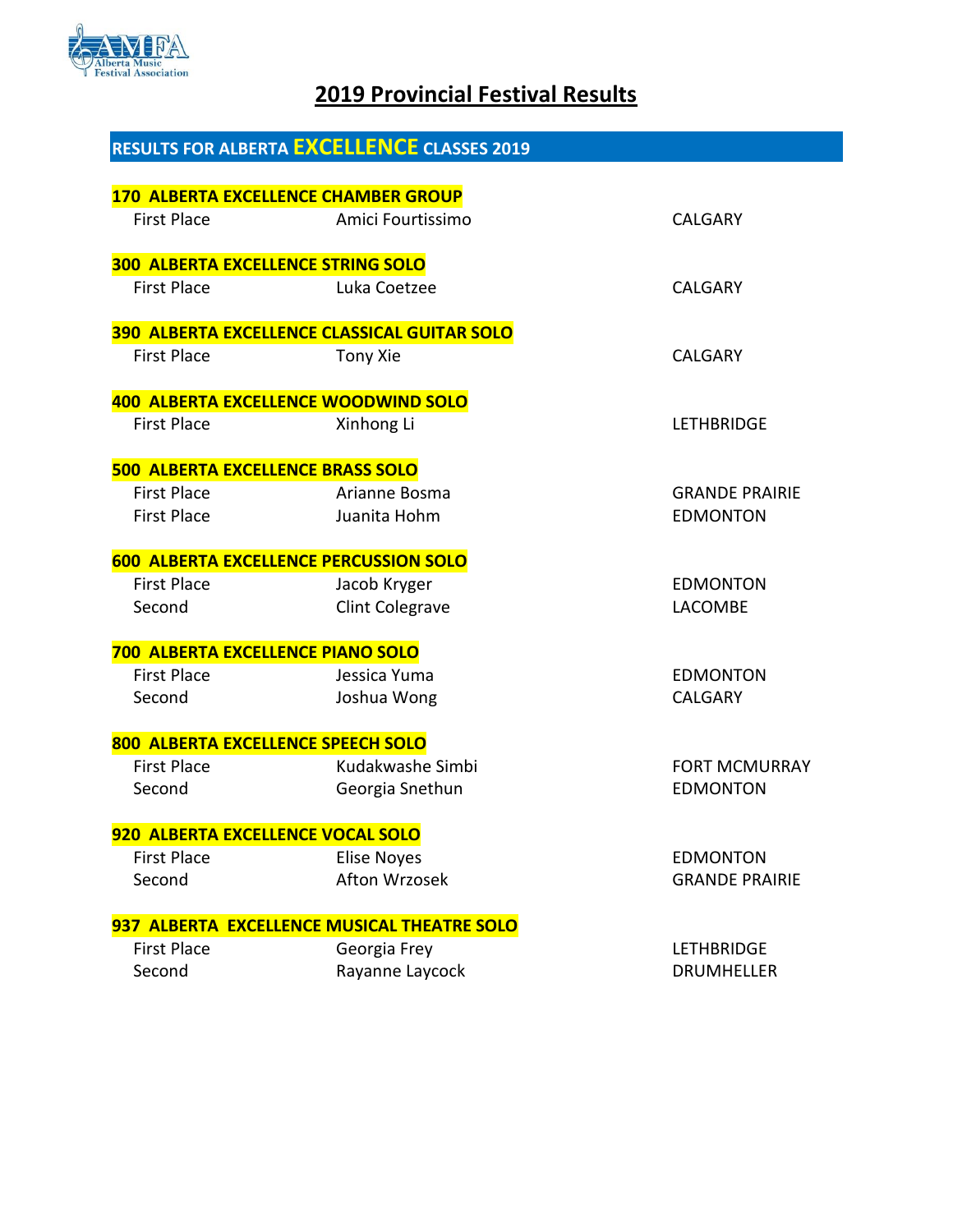

# **RESULTS FOR ALBERTA EXCELLENCE CHORAL CLASSES 2019**

|                    | 900 ALBERTA EXCELLENCE CHORAL - 19 YRS & OVER         |                       |
|--------------------|-------------------------------------------------------|-----------------------|
| <b>First Place</b> | Camrose Camerata                                      | <b>CAMROSE</b>        |
| Second             | Kokopelli Youth Choir                                 | <b>EDMONTON</b>       |
|                    | 902 ALBERTA EXCELLENCE CHORAL - 19 YRS & UNDER        |                       |
| <b>First Place</b> | <b>Cantilon Chamber Choir</b>                         | <b>EDMONTON</b>       |
|                    | 903 ALBERTA EXCELLENCE CHORAL - SCHOOL - 19 YRS       |                       |
| <b>First Place</b> | <b>LCI Chamber Choir</b>                              | <b>LETHBRIDGE</b>     |
| Second             | <b>ECSD All-City High School Choir</b>                | <b>EDMONTON</b>       |
|                    | 904 ALBERTA EXCELLENCE CHORAL - ENSEMBLE              |                       |
| <b>First Place</b> | "Augmented Octet"                                     | <b>EDMONTON</b>       |
| Second             | <b>Cardston Senior Girls Choir</b>                    | <b>CARDSTON</b>       |
|                    | 905 ALBERTA EXCELLENCE CHORAL - 16 YRS & UNDER        |                       |
| <b>First Place</b> | <b>Cantilon Junior Chamber Choir</b>                  | <b>EDMONTON</b>       |
|                    | 906 ALBERTA EXCELLENCE CHORAL - SCHOOL - 16 YRS       |                       |
| <b>First Place</b> | <b>LCI Singers</b>                                    | <b>LETHBRIDGE</b>     |
| Second             | Monsignor Fee Otterson Junior High                    | <b>EDMONTON</b>       |
|                    | 907 ALBERTA EXCELLENCE CHORAL - 12 YRS & UNDER        |                       |
| <b>First Place</b> | Kikimasu                                              | <b>EDMONTON</b>       |
| Second             | <b>Foothills Children's Choir</b>                     | <b>HIGHWOOD LIONS</b> |
|                    | 908 ALBERTA EXCELLENCE CHORAL - SCHOOL - 12 YRS       |                       |
| <b>First Place</b> | <b>Rutherford School Choir</b>                        | <b>EDMONTON</b>       |
| Second             | <b>Masters Concert Choir</b>                          | <b>CALGARY</b>        |
|                    | 909 ALBERTA EXCELLENCE CHORAL - 25 YRS & UNDER        |                       |
| <b>First Place</b> | Kuimba Kuimba                                         | <b>CAMROSE</b>        |
|                    | RESULTS FOR ALBERTA CHORAL/CHORAL SPEECH CLASSES 2019 |                       |
|                    | 851 CHORAL SPEECH ELEMENTARY SCHOOL - GRADES 1-3      |                       |
| <b>First Place</b> | <b>Elmer Elson Primary</b>                            | <b>WHITECOURT</b>     |
| Second             | Father Turcotte School Gr. 3C                         | <b>FORT MCMURRAY</b>  |
|                    | 852 CHORAL SPEECH ELEMENTARY SCHOOL - GRADES 4-6      |                       |
| <b>First Place</b> | Elmer Elson Gr. 4-6                                   | <b>WHITECOURT</b>     |

Second St. Anne School Division 2 Drama Club FORT MCMURRAY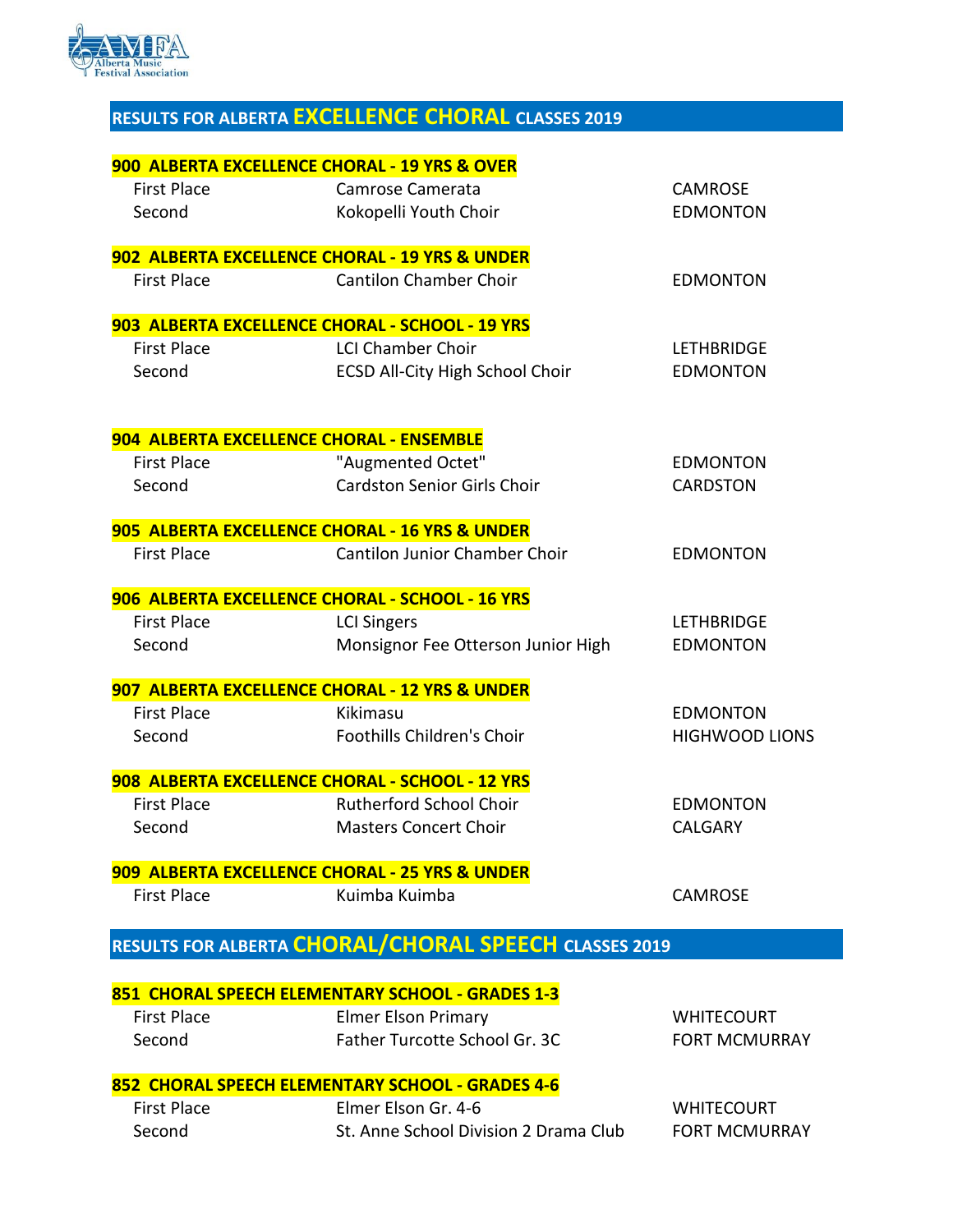

| 911 CHORAL - 10 YRS & UNDER              |                                             |                       |
|------------------------------------------|---------------------------------------------|-----------------------|
| <b>First Place</b>                       | U of L Children's Choir                     | <b>LETHBRIDGE</b>     |
| Second                                   | Elite School of Music Children's            | <b>ST. ALBERT</b>     |
|                                          |                                             |                       |
| 912 CHORAL - 14 YRS & UNDER              |                                             |                       |
| <b>First Place</b>                       | <b>Cantilon Children's Choir</b>            | <b>EDMONTON</b>       |
| Second                                   | Nottingham Children's Choir                 | <b>SHERWOOD PARK</b>  |
| 913 CHORAL - 16 YRS & UNDER              |                                             |                       |
| <b>First Place</b>                       | <b>ECSD All-City Junior High Choir</b>      | <b>EDMONTON</b>       |
| Second                                   | The Gracenotes                              | <b>STETTLER</b>       |
| 914 CHORAL - 19 YRS & UNDER              |                                             |                       |
| <b>First Place</b>                       | <b>Cantilon Chamber Choir</b>               | <b>EDMONTON</b>       |
| Second                                   | Nottingham Youth Choir                      | <b>SHERWOOD PARK</b>  |
| Second                                   | Strathmore Children's Choir - Finale        | <b>DRUMHELLER</b>     |
| 915 CHORAL - ENSEMBLE                    |                                             |                       |
| <b>First Place</b>                       | <b>GPPSD High School Treble Choir</b>       | <b>GRANDE PRAIRIE</b> |
| Second                                   | <b>Cardston Girls Choir Senior Ensemble</b> | <b>CARDSTON</b>       |
|                                          |                                             |                       |
| 916 CHORAL - SENIOR                      |                                             |                       |
| <b>First Place</b>                       | Kokopelli Youth Choir                       | <b>EDMONTON</b>       |
| Second                                   | <b>Aurora Chorealis</b>                     | <b>YELLOWKNIFE</b>    |
| Second                                   | Seraphina Women's Choir                     | <b>GRANDE PRAIRIE</b> |
| 972 ELEMENTARY SCHOOL CHOIR - GRADES 4-6 |                                             |                       |
| <b>First Place</b>                       | St. Anne School Gr. 4 - 6 Choir             | <b>FORT MCMURRAY</b>  |
| Second                                   | Calgary Christian Elementary School         | <b>CALGARY</b>        |
| 971 ELEMENTARY SCHOOL CHOIR - GRADES 1-3 |                                             |                       |
| <b>First Place</b>                       | Ecole Olds Elementary School Choir          | <b>OLDS</b>           |
| Second                                   | Harry Balfour School Choir                  | <b>GRANDE PRAIRIE</b> |
|                                          |                                             |                       |
| 972 ELEMENTARY SCHOOL CHOIR - GRADES 4-6 |                                             |                       |
| <b>First Place</b>                       | St. Anne School Gr. 4 - 6 Choir             | <b>FORT MCMURRAY</b>  |
| Second                                   | Calgary Christian Elementary School         | <b>CALGARY</b>        |
| 973 JUNIOR HIGH SCHOOL CHOIR             |                                             |                       |
| <b>First Place</b>                       | LCI Grade 9 Choir                           | <b>LETHBRIDGE</b>     |
| Second                                   | Ecole Okotoks Junior High School            | <b>BROOKS</b>         |
| 974 SENIOR HIGH SCHOOL CHOIR             |                                             |                       |
| <b>First Place</b>                       | Archbishop Jordan High School Girl's        | <b>SHERWOOD PARK</b>  |
| Second                                   | <b>LCI Singers</b>                          | <b>LETHBRIDGE</b>     |
|                                          |                                             |                       |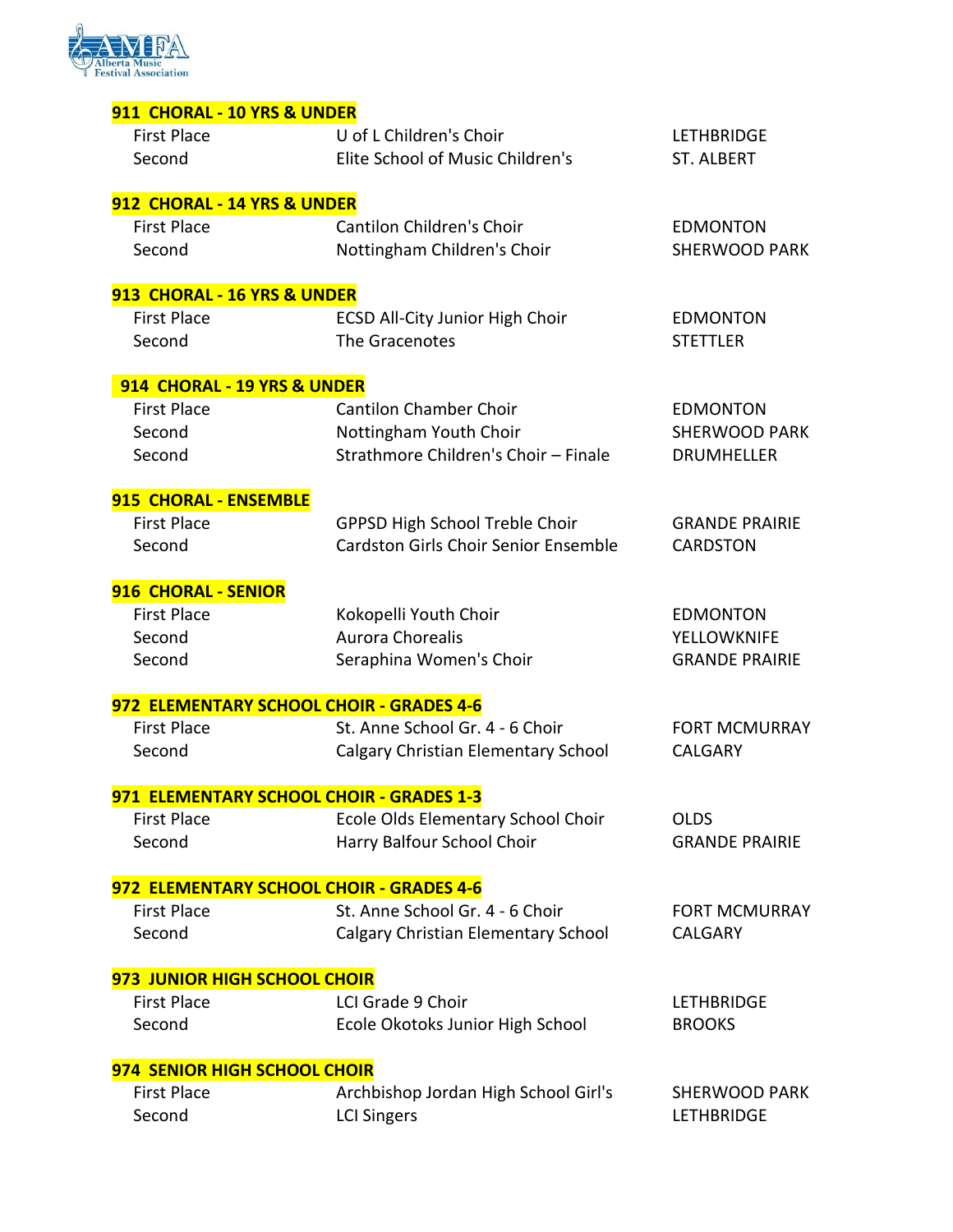

# **RESULTS FOR ALBERTA PROVINCIAL SOLO/CHAMBER CLASSES 2019**

|                                       | 171 CHAMBER GROUP - 16 YRS & UNDER                |                       |
|---------------------------------------|---------------------------------------------------|-----------------------|
| <b>First Place</b>                    | <b>Trio Citius Amici</b>                          | <b>CALGARY</b>        |
| Second                                | The Edmonton Cello Guys                           | <b>EDMONTON</b>       |
| <b>172 CHAMBER GROUP - SENIOR</b>     |                                                   |                       |
| <b>First Place</b>                    | Guiciola Trio                                     | <b>MEDICINE HAT</b>   |
| Second                                | <b>Everest Quartet</b>                            | <b>CALGARY</b>        |
|                                       | <b>201 MUSIC COMPOSITION - 12 YRS &amp; UNDER</b> |                       |
| <b>First Place</b>                    | Lucia Guo                                         | <b>CALGARY</b>        |
| Second                                | <b>Brittney Bennett</b>                           | <b>CARDSTON</b>       |
|                                       | <b>202 MUSIC COMPOSITION - 16 YRS &amp; UNDER</b> |                       |
| <b>First Place</b>                    | Isaac Taylor                                      | <b>AIRDRIE</b>        |
| Second                                | Molly LeBlanc                                     | <b>ST. ALBERT</b>     |
| Second                                | Angela Li                                         | <b>FORT MCMURRAY</b>  |
| <b>203 MUSIC COMPOSITION - SENIOR</b> |                                                   |                       |
| <b>First Place</b>                    | Jerry Li                                          | <b>CALGARY</b>        |
| Second                                | <b>Katie Forbes</b>                               | <b>EDMONTON</b>       |
| 301 VIOLIN SOLO - 12 YRS & UNDER      |                                                   |                       |
| <b>First Place</b>                    | Jessica Zhuang                                    | <b>EDMONTON</b>       |
| Second                                | Sophie Cheng                                      | <b>CALGARY</b>        |
| 302 VIOLIN SOLO - 16 YRS & UNDER      |                                                   |                       |
| <b>First Place</b>                    | Isabelle Robinson                                 | <b>LETHBRIDGE</b>     |
| Second                                | <b>Ehren Moser</b>                                | <b>EDMONTON</b>       |
| Second                                | Ashley Hsin Ying Tsai                             | <b>CALGARY</b>        |
| <b>303 VIOLIN SOLO - SENIOR</b>       |                                                   |                       |
| <b>First Place</b>                    | Chris Fang                                        | <b>CALGARY</b>        |
| Second                                | Allison Lee                                       | <b>EDMONTON</b>       |
| 304 VIOLA - 16 YRS & UNDER            |                                                   |                       |
| <b>First Place</b>                    | Wesley O'Brien                                    | <b>CALGARY</b>        |
| Second                                | Andrew Loe                                        | <b>HIGHWOOD LIONS</b> |
| Second                                | Savannah Seibel                                   | <b>EDMONTON</b>       |
| 305 VIOLA SOLO - SENIOR               |                                                   |                       |
| <b>First Place</b>                    | Soren Lorentzen                                   | <b>MEDICINE HAT</b>   |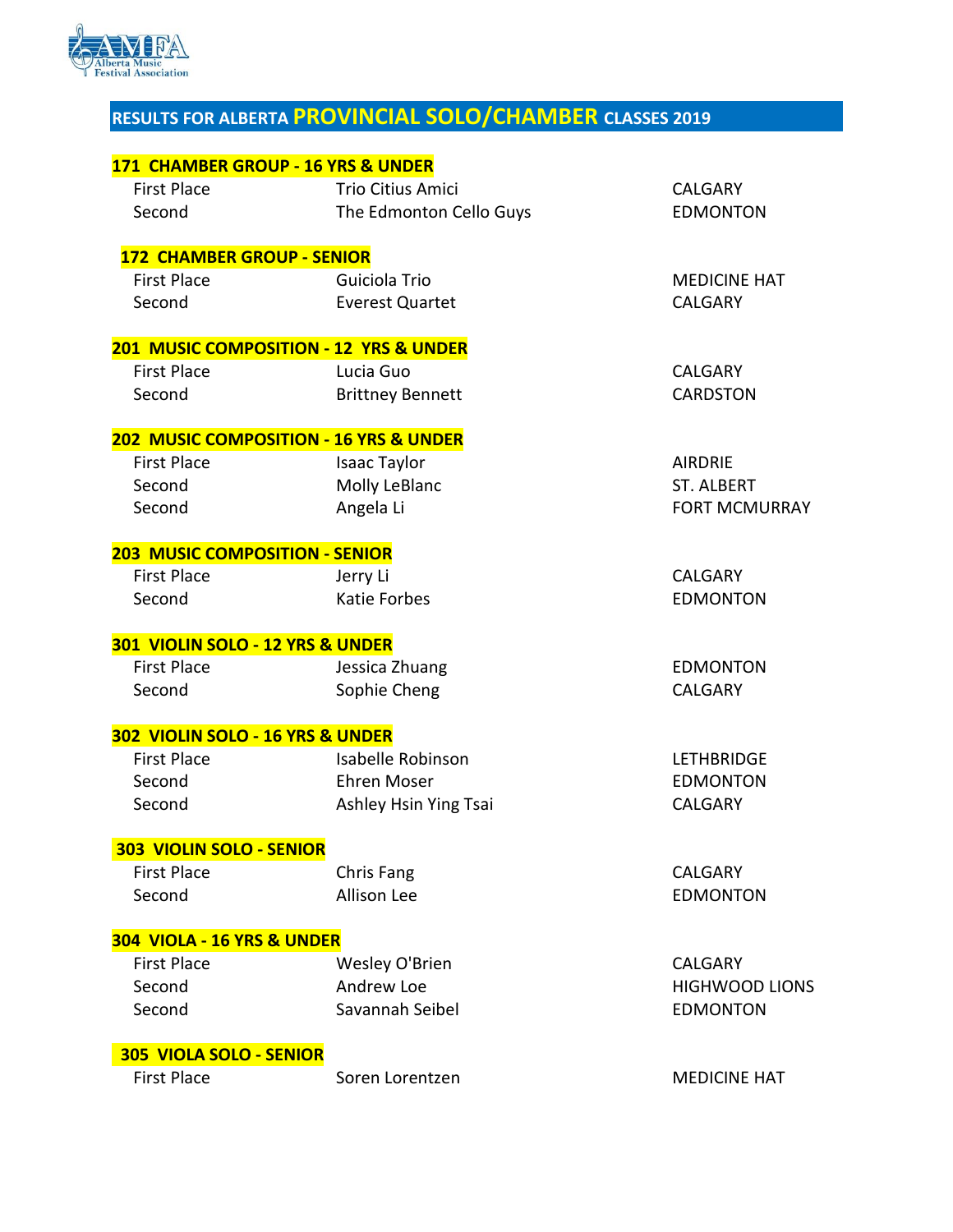

|                                           | 311 CELLO OR DOUBLE BASS SOLO - 12 YRS & UNDER |                       |
|-------------------------------------------|------------------------------------------------|-----------------------|
| <b>First Place</b>                        | Sofia Fakeley                                  | LACOMBE               |
| Second                                    | Hannah Wen                                     | <b>CALGARY</b>        |
|                                           | 312 CELLO OR DOUBLE BASS SOLO - 16 YRS & UNDER |                       |
| <b>First Place</b>                        | Kathryn Fakeley                                | <b>LACOMBE</b>        |
| Second                                    | Jonah Hansen                                   | <b>EDMONTON</b>       |
|                                           | 313 CELLO OR DOUBLE BASS SOLO - SENIOR         |                       |
| <b>First Place</b>                        | Sabina Sandvoss                                | <b>CALGARY</b>        |
| Second                                    | Laura Wakeman                                  | <b>EDMONTON</b>       |
|                                           | 320 STRING SOLO - STRING& KEYBOARD SONATA      |                       |
| <b>First Place</b>                        | Soren Lorentzen                                | <b>MEDICINE HAT</b>   |
| Second                                    | Harbour Lehocky                                | <b>LACOMBE</b>        |
| Second                                    | Sabina Sandvoss                                | <b>CALGARY</b>        |
|                                           | 381 CLASSICAL GUITAR SOLO - 12 YRS & UNDER     |                       |
| <b>First Place</b>                        | Ken Ma                                         | <b>CALGARY</b>        |
| Second                                    | Nathan Bautista                                | <b>LACOMBE</b>        |
| Second                                    | Lincoln Ohuchi                                 | <b>EDMONTON</b>       |
|                                           | 382 CLASSICAL GUITAR SOLO - 16 YRS & UNDER     |                       |
| <b>First Place</b>                        | Tiana Sajic                                    | <b>CALGARY</b>        |
| Second                                    | <b>Joel Ronald</b>                             | LACOMBE               |
| <b>383 CLASSICAL GUITAR SOLO - SENIOR</b> |                                                |                       |
| <b>First Place</b>                        | Gavin Visscher                                 | <b>CALGARY</b>        |
|                                           | 401 WOODWIND SOLO - 16 YRS & UNDER             |                       |
| <b>First Place</b>                        | Michael Chan                                   | <b>CALGARY</b>        |
| Second                                    | Robert Lee                                     | <b>MEDICINE HAT</b>   |
| Second                                    | Megumi Varghese                                | <b>EDMONTON</b>       |
| 402 WOODWIND SOLO - SENIOR                |                                                |                       |
| <b>First Place</b>                        | <b>Teagen Wiechnik</b>                         | <b>CALGARY</b>        |
| Second                                    | Amberlin Biegel                                | <b>GRANDE PRAIRIE</b> |
| Second                                    | Rianna Burgess                                 | <b>SHERWOOD PARK</b>  |
| 501 BRASS SOLO - 16 YRS & UNDER           |                                                |                       |
| <b>First Place</b>                        | Malena Lorenson                                | <b>RED DEER</b>       |
| Second                                    | Fionna McCrostie                               | <b>EDMONTON</b>       |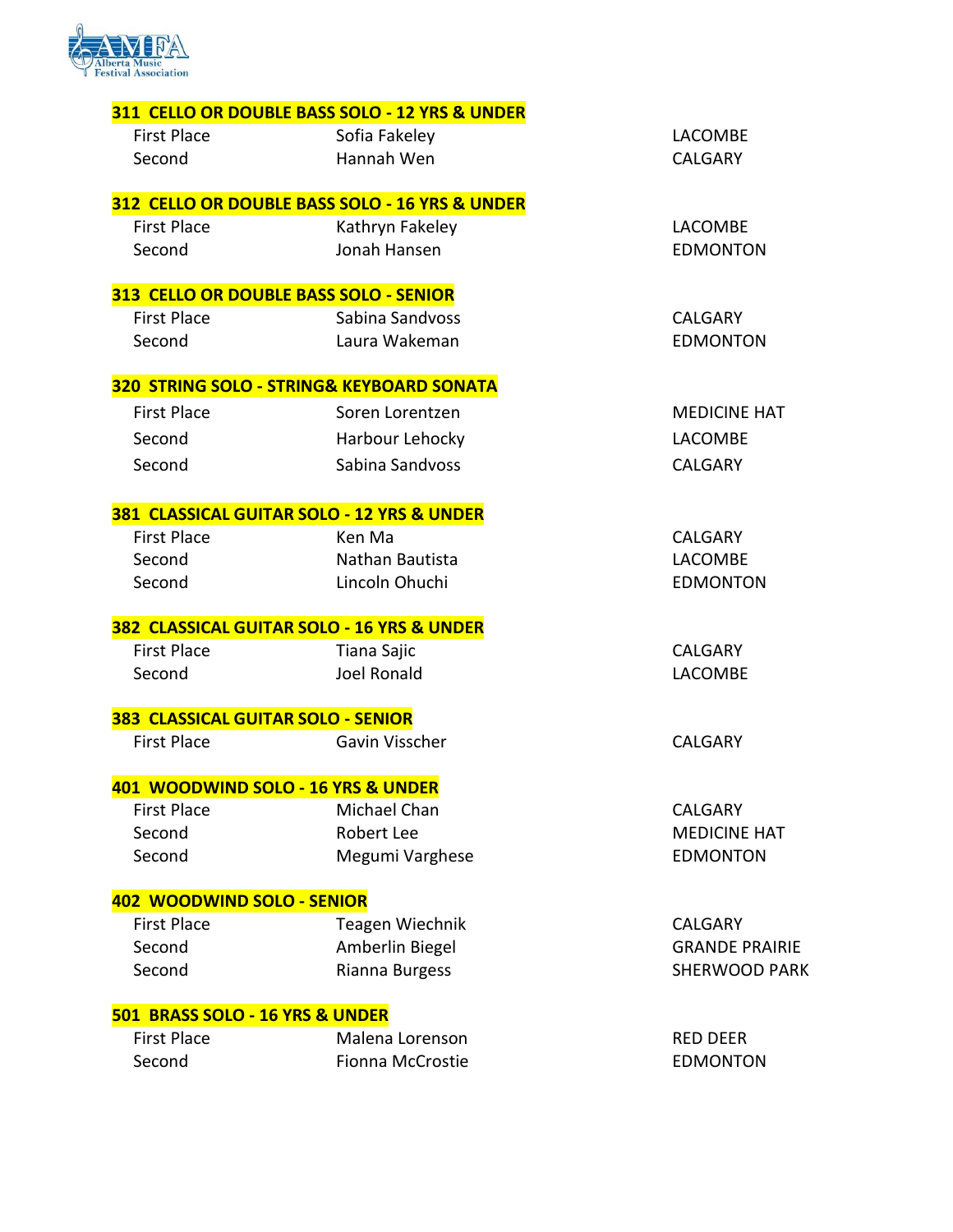

|  |  |  |  | <b>502 BRASS SOLO - SENIOR</b> |  |
|--|--|--|--|--------------------------------|--|
|--|--|--|--|--------------------------------|--|

| <b>First Place</b>                        | Jenna Whitby                         | <b>EDMONTON</b>      |
|-------------------------------------------|--------------------------------------|----------------------|
| Second                                    | <b>Taylor Krause</b>                 | <b>CALGARY</b>       |
|                                           |                                      |                      |
|                                           | 601 PERCUSSION SOLO - 16 YRS & UNDER |                      |
| <b>First Place</b>                        | Ryan Jensen                          | <b>LETHBRIDGE</b>    |
| Second                                    | <b>Clint Colegrave</b>               | <b>LACOMBE</b>       |
|                                           |                                      |                      |
| <b>602 PERCUSSION SOLO - SENIOR</b>       |                                      |                      |
| <b>First Place</b>                        | <b>Carson Hales</b>                  | <b>LETHBRIDGE</b>    |
|                                           |                                      |                      |
| 701 PIANO SOLO - 12 YRS & UNDER           |                                      |                      |
| <b>First Place</b>                        | Koen Burkard                         | <b>FORT MCMURRAY</b> |
| Second                                    | <b>Wesley Deng</b>                   | <b>EDMONTON</b>      |
| Second                                    | Alexa Brianna Manzano                | <b>CALGARY</b>       |
| Second                                    | Alexander Sunie                      | CALGARY              |
| 702 PIANO SOLO - 16 YRS & UNDER           |                                      |                      |
| <b>First Place</b>                        | Evan Yin                             | <b>EDMONTON</b>      |
| Second                                    | Erich Herchen                        | <b>CALGARY</b>       |
| Second                                    | <b>Elly Hung</b>                     | CALGARY              |
|                                           |                                      |                      |
| 703 PIANO SOLO - SENIOR                   |                                      |                      |
| <b>First Place</b>                        | Liam Pond                            | <b>CALGARY</b>       |
| Second                                    | Andy Sun                             | <b>LETHBRIDGE</b>    |
| Second                                    | <b>Howard Yan</b>                    | <b>EDMONTON</b>      |
| Second                                    | Jessie Zhang                         | <b>CALGARY</b>       |
|                                           |                                      |                      |
| 704 PIANO SOLO - GRADES 5 & 6             |                                      |                      |
| <b>First Place</b>                        | Allison Baptista                     | <b>LETHBRIDGE</b>    |
| Second                                    | Rean Burkard                         | <b>FORT MCMURRAY</b> |
| Second                                    | Noah Chen                            | CALGARY              |
| Second                                    | Sasha Reimer                         | WETASKIWIN           |
| 705 PIANO SOLO - GRADES 7 & 8             |                                      |                      |
| <b>First Place</b>                        | Vivian Liu                           | <b>CALGARY</b>       |
| Second                                    | Joseph Curran                        | <b>YELLOWKNIFE</b>   |
| Second                                    | Jerry Li                             | <b>FORT MCMURRAY</b> |
|                                           |                                      |                      |
| <b>706 PIANO SOLO - GRADES 9 &amp; 10</b> |                                      |                      |
| <b>First Place</b>                        | Julia Chau                           | <b>EDMONTON</b>      |
| Second                                    | <b>Cassidy Nouanethong</b>           | <b>ST. ALBERT</b>    |
| Second                                    | Daniel Sunie                         | CALGARY              |
| Second                                    | Ira Takano                           | <b>BOW VALLEY</b>    |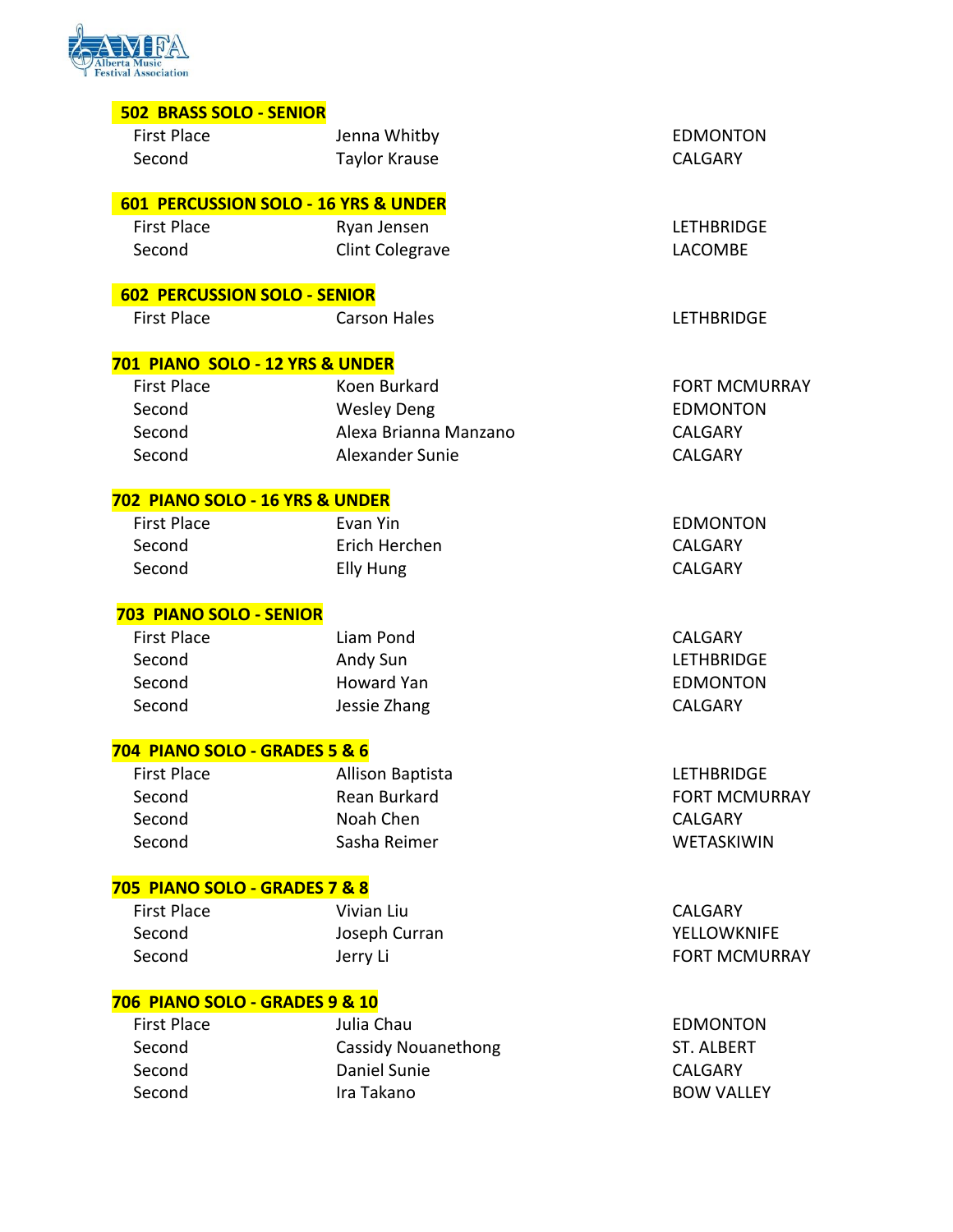

| 707 PIANO SOLO - CONCERTO - 1 MVT.  |                                      |                       |
|-------------------------------------|--------------------------------------|-----------------------|
| <b>First Place</b>                  | Jessica Yuma                         | <b>EDMONTON</b>       |
| Second                              | Anita Hao                            | <b>CALGARY</b>        |
| 708 PIANO SOLO - CONCERTO - 2 MVTS. |                                      |                       |
| <b>First Place</b>                  | <b>Howard Yan</b>                    | <b>EDMONTON</b>       |
| Second                              | Hezhen Janny Chen                    | <b>CALGARY</b>        |
|                                     | 709 PIANO SOLO - CONCERTO - COMPLETE |                       |
| <b>First Place</b>                  | Liam Pond                            | <b>CALGARY</b>        |
| Second                              | Andrea Young                         | <b>EDMONTON</b>       |
| 710 PIANO SOLO - GRADES 2-4         |                                      |                       |
| First                               | Angela Wang                          | <b>FORT MCMURRAY</b>  |
| Second                              | Brenna Bourgeois                     | <b>BARRHEAD</b>       |
| Second                              | <b>Darrien Reisdorf</b>              | WETASKIWIN            |
| Second                              | William Wang                         | <b>GRANDE PRAIRIE</b> |
| 801 SPEECH SOLO - 12 YRS & UNDER    |                                      |                       |
| <b>First Place</b>                  | Rhiannon Kooy                        | <b>LETHBRIDGE</b>     |
| Second                              | Areigha Hoetmer                      | <b>DRAYTON VALLEY</b> |
| Second                              | Steyn Hoogstad                       | <b>PROVOST</b>        |
| 802 SPEECH SOLO - 16 YRS & UNDER    |                                      |                       |
| <b>First Place</b>                  | Alice Zhang                          | <b>LETHBRIDGE</b>     |
| Second                              | Debasri Jena                         | <b>MEDICINE HAT</b>   |
| Second                              | Martina Ochsner                      | <b>DRAYTON VALLEY</b> |
| 803 SPEECH SOLO - SENIOR            |                                      |                       |
| <b>First Place</b>                  | Rogan Coffey                         | <b>PROVOST</b>        |
| Second                              | Iman Siddiqui                        | <b>EDMONTON</b>       |

### **921 VOCAL SOLO BOYS - 12 & UNDER**

| First Place | George Mencarelli | <b>OLDS</b> |
|-------------|-------------------|-------------|
| Second      | Aidan Pfeifer     | <b>CALG</b> |

### **922 VOCAL SOLO GIRLS - 12 YRS & UNDER**

| First Place | Sofiya Chvojka |
|-------------|----------------|
| Second      | Simone Brugman |

#### **923 VOCAL SOLO BOYS - 16 & UNDER**

| First Place | Nathan Severson-Baker | CALGARY              |
|-------------|-----------------------|----------------------|
| Second      | Joseph Brigley        | <b>CORONATION</b>    |
| Second      | Evan Fediuk           | <b>FORT MCMURRAY</b> |

**CALGARY** 

ST. ALBERT STETTLER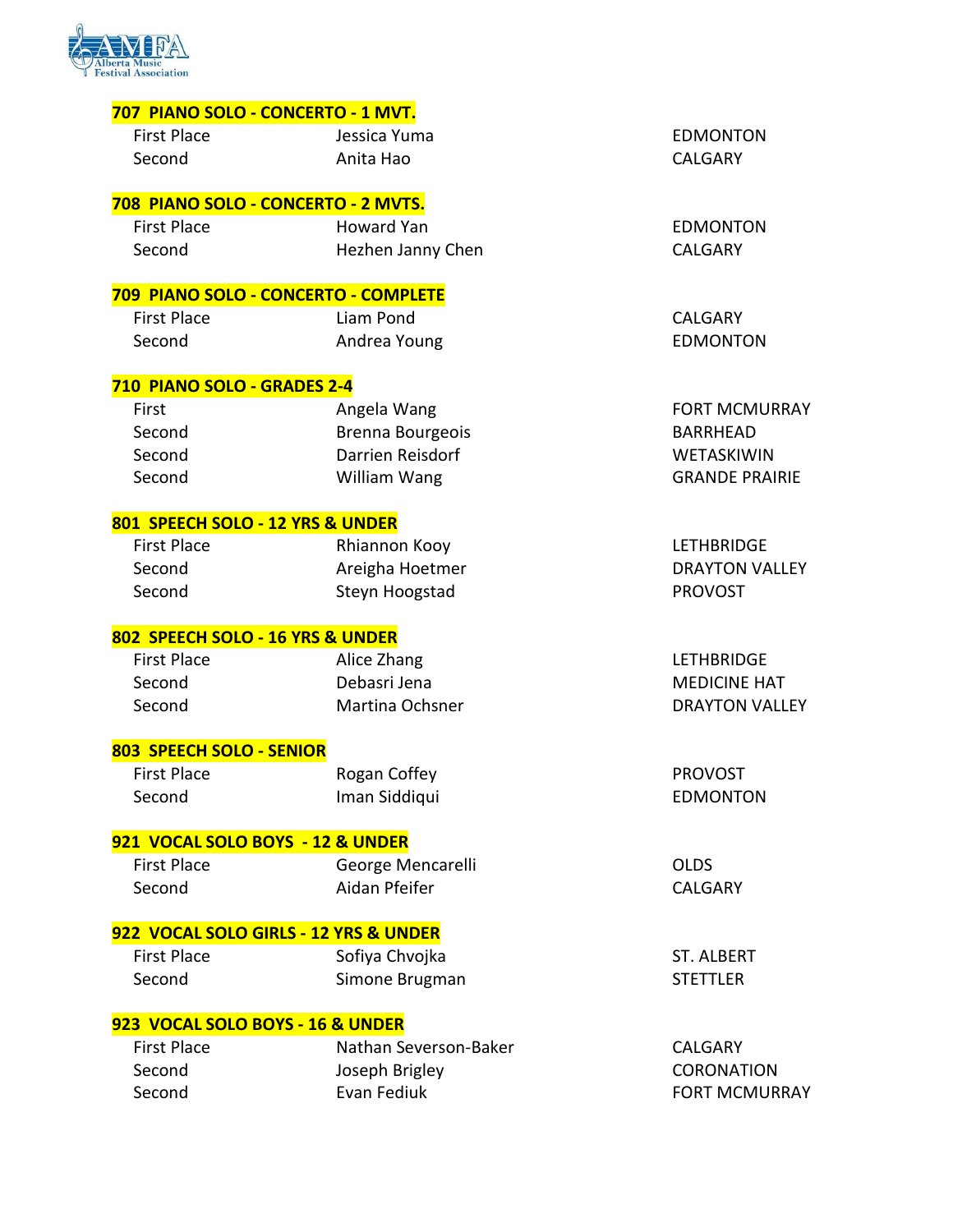

#### **924 VOCAL SOLO GIRLS - 16 & UNDER**

| <b>First Place</b> | Hannah Orr          | LETHBRID         |
|--------------------|---------------------|------------------|
| Second             | <b>Emily Brinco</b> | <b>EDMONT</b>    |
| Second             | Mariya Chvojka      | <b>ST. ALBER</b> |
| Second             | Anja Kelly          | <b>OLDS</b>      |
| Second             | Skylar Sabasch      | <b>RED DEER</b>  |
| Second             | Keysha Swanson      | <b>CAMROSE</b>   |
|                    |                     |                  |

#### **925 VOCAL SOLO - SENIOR**

First Place **EDMONTON** Grace Bokenfohr **EDMONTON** Second Celine Aubin Celine Aubin RED DEER Second Gracie Yelland Gracie Yelland CAMROSE

#### **931 MUSICAL THEATRE SOLO BALLAD - 12 & YRS &**

 First Place Parker Riou DRUMHELLER Second Elizabeth Flexer EDMONTON Second Grace Pilling Grace Contact Contact Contact Contact Contact Contact Contact Contact Contact Contact Contact Contact Contact Contact Contact Contact Contact Contact Contact Contact Contact Contact Contact Contact Con Second Bailey Streifel MEDICINE HAT Second **Coryn Tardif Community** Coryn Tardif RED DEER Second Edison Wilmot CROWSNEST PASS

#### **932 MUSICAL THEATRE SOLO UPTEMPO - 12 YRS &**

Second Sofiya Chvojka Sofiya ST. ALBERT Second Diya Hiltz Diya Hiltz FORT MCMURRAY Second Faith Johnson CAMROSE Second Jack Leathwaite HIGHWOOD LIONS Second Alexis Moreside Alexis Moreside RED DEER Second Edison Wilmot CROWSNEST PASS

First Place Simone Brugman CORONATION

#### **933 MUSICAL THEATRE SOLO BALLAD - 16 YRS & UNDER**

| <b>First Place</b> | Lucas Semrau          | <b>MEDICINE HAT</b>   |
|--------------------|-----------------------|-----------------------|
| Second             | Gabrielle Campbell    | <b>BROOKS</b>         |
| Second             | Natalie Evans         | <b>BOW VALLEY</b>     |
| Second             | Sloan Smith           | <b>LETHBRIDGE</b>     |
| Second             | Camryn Winnicky-Lewis | <b>GRANDE PRAIRIE</b> |
|                    |                       |                       |

#### **934 MUSICAL THEATRE SOLO UPTEMPO - 16 YRS &UNDER**

| <b>First Place</b> | <b>Kylee Martinez</b> | <b>HIGHWOO</b>   |
|--------------------|-----------------------|------------------|
| Second             | Natalie Evans         | <b>BOW VALI</b>  |
| Second             | Hannah Hughes         | <b>FT SASKAT</b> |
| Second             | Shelby Laycock        | <b>DRUMHEL</b>   |
| Second             | Isabella Quartly      | <b>LACOMBE</b>   |
| Second             | McKenna Swensrude     | <b>RED DEER</b>  |
| Second             | Camryn Winnicky-Lewis | <b>GRANDE P</b>  |

**LETHBRIDGE EDMONTON** ST. ALBERT n CAMROSE

**HIGHWOOD LIONS** BOW VALLEY FT SASKATCHEWAN DRUMHELLER **GRANDE PRAIRIE**